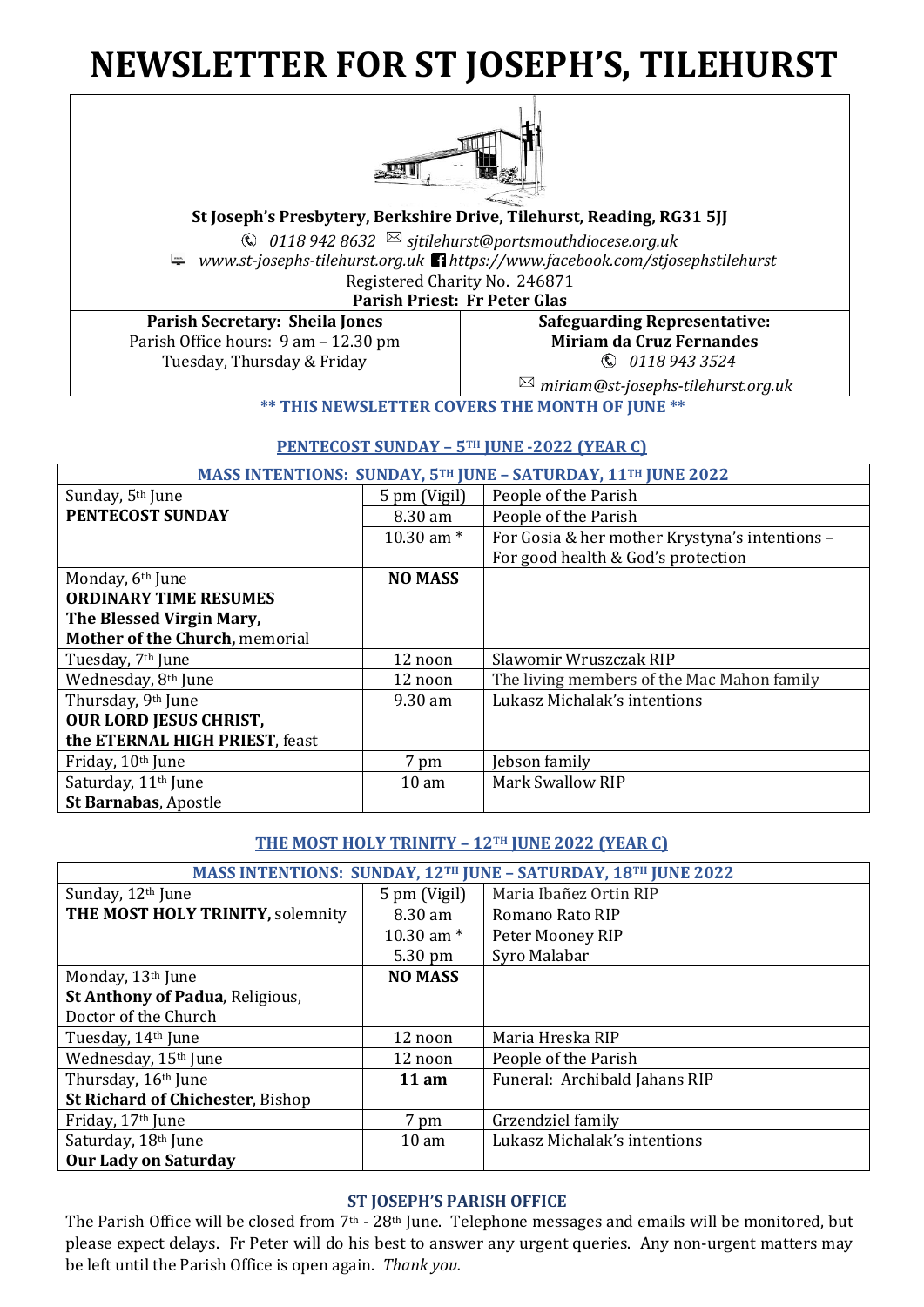# **CORPUS CHRISTI – 19TH JUNE 2022 (YEAR C)**

| MASS INTENTIONS: SUNDAY, 19TH JUNE - SATURDAY, 25TH JUNE 2022 |                  |                                                |  |  |
|---------------------------------------------------------------|------------------|------------------------------------------------|--|--|
| Sunday, 19th June                                             | 5 pm (Vigil)     | Patricia and James Mac Mahon RIP               |  |  |
| <b>CORPUS CHRISTI</b>                                         | 8.30 am          | People of the Parish                           |  |  |
| [The Body and Blood of Christ],                               | 10.30 am $*$     | People of the Parish                           |  |  |
| solemnity                                                     |                  |                                                |  |  |
| Monday, 20th June                                             | <b>NO MASS</b>   |                                                |  |  |
| St Alban, Martyr                                              |                  |                                                |  |  |
| Tuesday, 21st June                                            | 12 noon          | People of the Parish                           |  |  |
| St Aloysius Gonzaga, Religious                                |                  |                                                |  |  |
| Wednesday, 22 <sup>nd</sup> June                              | 12 noon          | People of the Parish                           |  |  |
| <b>Ss JOHN FISHER, Bishop &amp; THOMAS</b>                    |                  |                                                |  |  |
| <b>MORE, Martyrs</b>                                          |                  |                                                |  |  |
| Thursday, 23rd June                                           | 9.30 am          | Lukasz Michalak's intentions                   |  |  |
| THE NATIVITY OF                                               |                  |                                                |  |  |
| <b>ST JOHN THE BAPTISM, solemnity</b>                         |                  |                                                |  |  |
| Friday, 24 <sup>th</sup> June                                 | 7 pm             | Vidot Jules François,                          |  |  |
| THE MOST SACRED HEART OF JESUS,                               |                  | Marie Thérèse Capron & Joseph Louis Capron RIP |  |  |
| solemnity                                                     |                  |                                                |  |  |
| Saturday, 25 <sup>th</sup> June                               | 10 <sub>am</sub> | People of the Parish                           |  |  |
| The Immaculate Heart of Mary,                                 |                  |                                                |  |  |
| memorial                                                      |                  |                                                |  |  |

# **THIRTEENTH SUNDAY IN ORDINARY TIME – 26TH JUNE 2022 (YEAR C)**

| MASS INTENTIONS: SUNDAY, 26TH JUNE - SATURDAY, 2ND JULY 2022 |                   |                                                       |  |  |
|--------------------------------------------------------------|-------------------|-------------------------------------------------------|--|--|
| Sunday, 26th June                                            | 5 pm (Vigil)      | People of the Parish                                  |  |  |
| <b>THIRTEENTH SUNDAY</b>                                     | 8.30 am           | Archibald Jahans RIP                                  |  |  |
| <b>IN ORDINARY TIME</b>                                      | 10.30 am $*$      | Kevin Spellman RIP                                    |  |  |
|                                                              | $5.30 \text{ pm}$ | Syro Malabar                                          |  |  |
| Monday, 27th June                                            | <b>NO MASS</b>    |                                                       |  |  |
| St Cyril of Alexandria,                                      |                   |                                                       |  |  |
| Bishop, Doctor of the Church                                 |                   |                                                       |  |  |
| Tuesday, 28th June                                           | 12 noon           | People of the Parish                                  |  |  |
| St Irenaeus, Bishop, Martyr                                  |                   |                                                       |  |  |
| Wednesday, 29th June                                         | $10.30$ am        | Open air Mass at St Paul's School (weather dependent) |  |  |
| Ss PETER & PAUL, Apostles, solemnity                         | 12 noon - TBC     |                                                       |  |  |
| Thursday, 30 <sup>th</sup> June                              | 9.30 am           | People of the Parish                                  |  |  |
| Friday, 1 <sup>st</sup> July                                 | 7 pm              | People of the Parish                                  |  |  |
| Saturday, 2 <sup>nd</sup> July                               | 10 <sub>am</sub>  | Lukasz Michalak's intentions                          |  |  |
| <b>Our Lady on Saturday</b>                                  |                   |                                                       |  |  |

\* Mass will be live-streamed: *<https://www.youtube.com/channel/UCruCvuFlvKVpmI2vvGWdDKQ>*

# **ARCHIBALD JAHANS RIP**

The parish offers condolences to the family of Archibald Jahans who died recently. Archibald's Funeral Mass will take place on Thursday, 16th June at 11 am here at St Joseph's, followed by committal at Henley Road Cemetery at 12.15 pm. *All are welcome.*

# **MARK SWALLOW RIP**

The parish offers condolences to the family of Mark Swallow who died recently. Mark's Funeral Mass ╈ will take place on Tuesday, 7th June at 11 am at the English Martyrs Church, followed by interment at Henley Road Cemetery at 12.45 pm. *Please pray for the repose of Mark's soul.*

# **PLEASE PRAY FOR THE SICK & HOUSEBOUND:**

Nora Colley, Gerard Tomas, Charles Livingston, Barbara Turner, Stefen Griffiths, Nina Aramo, Jo Boase, Julie Thompson, Aldo Garzia, Marek, Bridget, Maggie Tranter, Leszek Wlasak, Jackie Hopper, Donald, Sisters of St Ann (in Bamenda), Caroline Hurst, Kevin Keep, Brigid, Adrian Robson, John Cronin, Alan Allen, Veronica Williams, Pat Knowles, Mary O'Carroll & Helen. *If you would like to add a name to this list, or if you have any queries, please contact Sheila in the Parish Office.*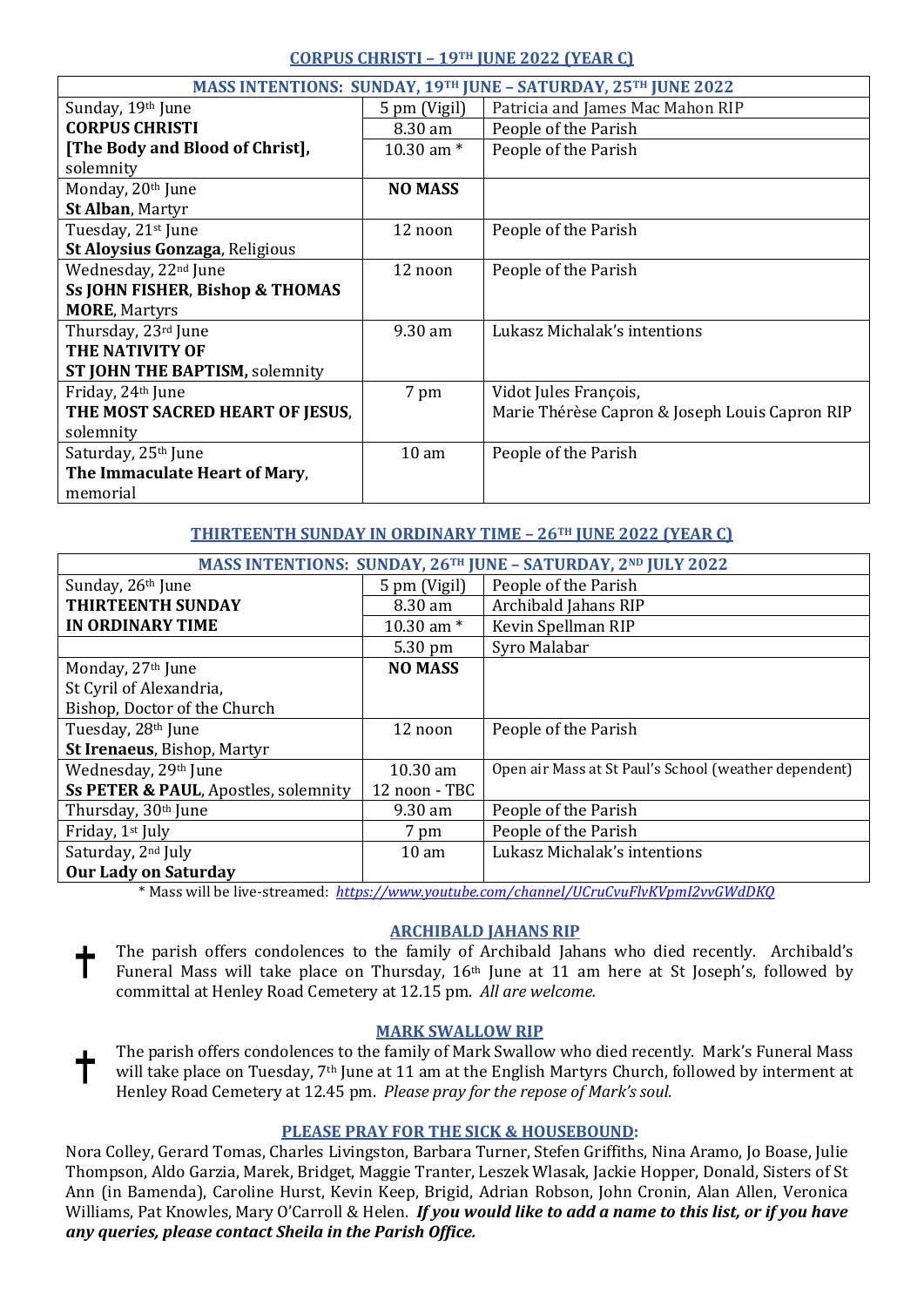# **CATHOLICS IN ROYAL BERKSHIRE HOSPITAL**

Contact duty priest: 0118 322 7105. Chaplaincy at the RBH is covered and shared by Fr Pat Madden (0751 018 2722) and the priests from the FSSP (0744 510 6330). Fr Pat covers every Monday from 12 noon until Thursday 12 noon. The priests from FSSP cover from Thursday 12 noon until Monday 12 noon. On admission, all Catholics should inform the hospital staff that they are Roman Catholic and wish to receive Holy Communion, or see a priest. All arrangements in RBH are *patient-led*.

# **PRAYER FOR UKRAINE**



*Loving God: We pray for the people of Ukraine, for all those suffering or afraid, that you will be close to them and protect them. We pray for world leaders, for compassion, strength and wisdom to guide their choices. We pray for the world, that in this moment of crisis, we may reach out in solidarity to our brothers and sisters in need. May we walk in your ways so that peace and justice become a reality for the people of Ukraine and for all the world. Amen.*

Please continue to pray daily for peace in Ukraine. Check the diocesan website regularly for updates about the situation, how to help, refugees, etc: <https://caritasportsmouth.org.uk/news-events/>

| Gift Aid (envelopes)        | £130.10   |
|-----------------------------|-----------|
| Gift Aid (via bank)         | £1,428.00 |
| Planned Giving (envelopes)  | £525.00   |
| Planned Giving (via bank)   | £97.41    |
| Easter offerings            | £250.00   |
| <b>Holy Places</b>          | £25.00    |
| <b>World Communications</b> | £102.00   |
| "On Fire!" TF9              | £136.52   |
| <b>Loose Plate</b>          | £538.25   |
| <b>Hall Hire</b>            | £88.55    |
| Repository                  | £130.00   |
| Candle money                | £72.45    |
| <b>Mass Stole Fees</b>      | £50.00    |
| <b>TOTAL</b>                | £3,573.28 |
| <b>Running Totals</b>       |           |
| TF9 ("On Fire!")            | £3,369.83 |
| <b>CAFOD Lenten Alms</b>    | £227.50   |
| <b>CAFOD Ukraine</b>        | £291.25   |
| <b>Easter Collection</b>    | £2,832.63 |
| <b>World Communications</b> | £131.00   |
|                             |           |

# **COLLECTION FOR 29TH MAY 2022**



# **NOW ACCEPTING CONTACTLESS DONATIONS**

You will find our new DIGITAL COLLECTION PLATE in the church. Simply choose the amount you wish to donate and hold your card onto the reader. Contactless donations are simple to administer, secure and convenient. You can also opt-in for Gift Aid to increase your donation by 25%. If you are a UK taxpayer, then donating with Gift Aid means that we can claim an extra 25p for every £1 received. It can be used for regular Sunday offerings as well as the current Special Collection.

# **OFFERINGS, DONATIONS & SUNDAY COLLECTIONS**

Various **DONATE** buttons are available on our web site, as well as information about the easiest way to make your contributions online for Sunday collections and donations. If you wish to make any donation to St Joseph's parish, please see 'Donations' on the home page of our website, or follow this link directly: [http://www.st-josephs-](http://www.st-josephs-tilehurst.org.uk/upload/newsletter/DonationStJosephsTilehurst.pdf)

[tilehurst.org.uk/upload/newsletter/DonationStJosephsTilehurst.pdf](http://www.st-josephs-tilehurst.org.uk/upload/newsletter/DonationStJosephsTilehurst.pdf)

#### **AMAZON SMILE**

There are all sorts of ways in which you can support the life of our Diocese financially: those of us who shop regularly on Amazon can, via their Smile facility, ensure that a percentage of each purchase is gifted to the Diocese. The full name of the charity to search is Portsmouth Roman Catholic Diocesan Trust (Trust Property), and the charity registration no. is 246871.

# **SUMMER FAMILY PICNIC AT ST JOSEPH'S**

*Save the date! Sunday, 10th July from 11.30 am. With music and games. Bring a picnic and a blanket. Volunteers please to help on the day. All welcome.*

# **SAVE THE DATES! ST JOSEPH'S HALL**

Saturday, 8th October: 6 pm to late: 70s/80s Music Night Saturday, 12th November: 6 pm to late: Quiz + Supper night. *Tickets on sale from September*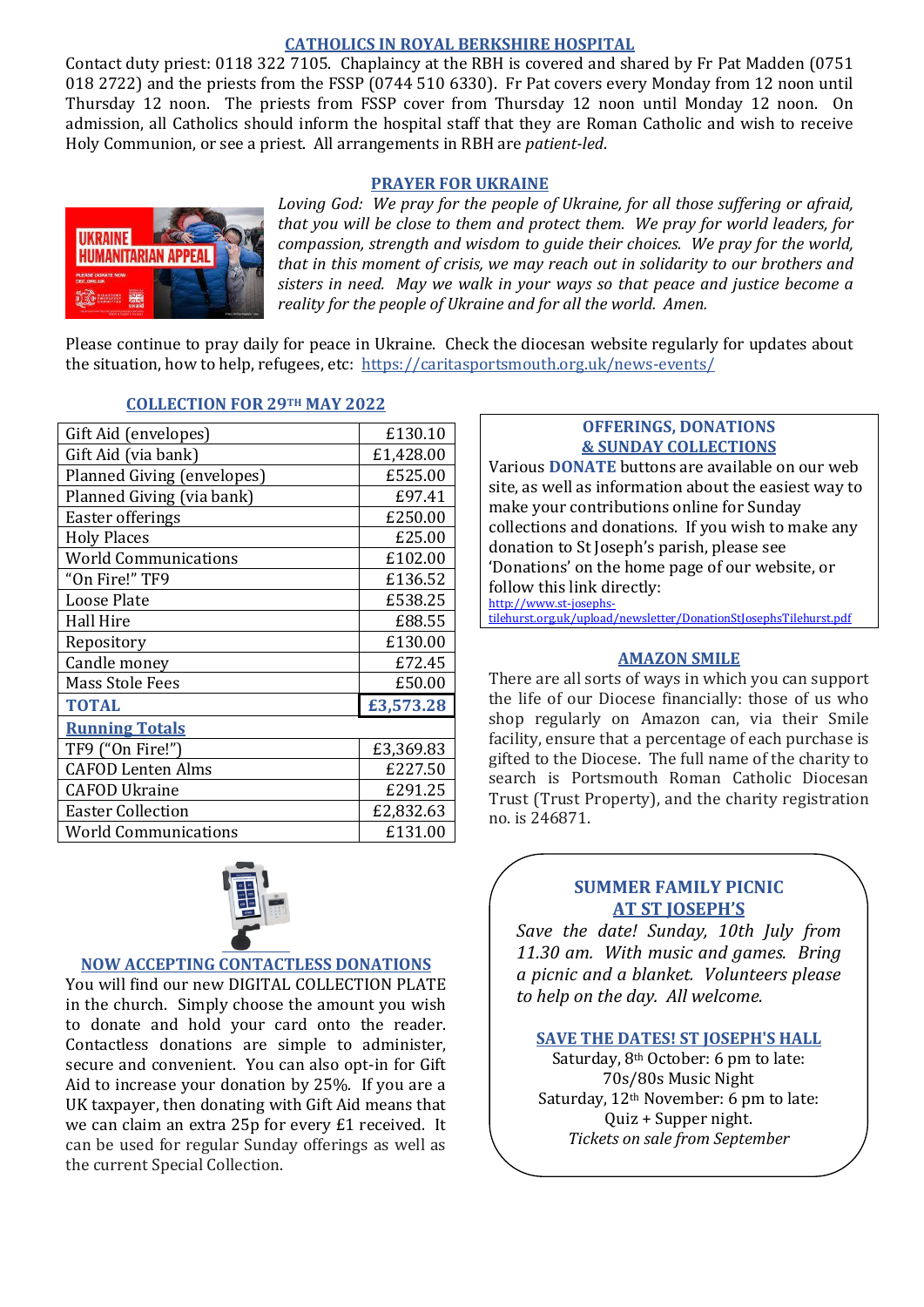# **SIGNIFICANT WEDDING ANNIVERSARIES MASS**

Are you celebrating this year, 2022, a 25th, 30th, 40th, 50th, 60th anniversary, or an anniversary of over 60 years? If so, I would like to invite you to a Mass of celebration. This will take place at St Bede's church in Basingstoke on Saturday, 2nd July 2022 at 11 am. It is a wonderful occasion to celebrate and witness to Marriage. If you would like to come, please send an email to *Liz Murphy* at

# *[anniversaries@portsmouthdiocese.org.uk.](mailto:anniversaries@portsmouthdiocese.org.uk)* If you

know a couple who qualify and do not have access to the internet, please contact the Parish Office at *St Bede's* on *0125 646 5214*, and they will provide you with the form. To help celebrate the occasion, please could you provide a copy of your wedding photograph. You can upload it when you complete the form online. Alternatively, scan and send via email to the above email address.

Those without access to the internet you can post a copy along with the completed form by post to St Bede's Parish Office, Basingstoke, RG24 9DX *(Please mark the envelope Significant Wedding Mass).*

# **SOCIETY FOR THE PROTECTION OF UNBORN CHILDREN**



The CEO of SPUC has asked if I would be willing to take on the role of the Society's official Parish Representative, a role I have gladly accepted. This will mean more frequent bulletins in our newsletter about pro-life issues, signing petitions, encouraging contact

with MPs, etc. There are ongoing demands for abortion up to birth with no restrictions, as well as for assisted suicide to be legalised, and we must be ready to face these threats.

Our current local campaign, organised by the Reading SPUC branch, is door to door leafleting along the Oxford Road and its many side roads. This is done in 2s or 3s, never alone. We are delivering two different leaflets, one explaining how a baby grows in the womb from the moment of conception, and the other about the dangers of selfadministered abortion by swallowing pills at home. The government has announced that this policy is to continue in spite of SPUC's postcard campaign to stop it. New leaflets are produced regularly. We would very much welcome help with the leafleting. Please contact me if you can give a couple of hours any day of the week, even just once or twice, so that we can continue this campaign. I will leave a few leaflets in the church porch for perusal and to take away. *Christine Wall - Tel. 0118 941 1605*.

# **VOCATIONS**

"The Spirit gave them ability." Is the Holy Spirit preparing you to share the Lord's mission as a priest, deacon or in the consecrated life? Contact *Cn. John Cooke* [vocations@portsmouthdiocese.org.uk](mailto:vocations@portsmouthdiocese.org.uk) or call *0132 931 8869.*



SVP are helping out a refugee family who moved into Reading 2 weeks ago. We have list of items that we are hoping to supply to them (used or new). The items they require are as follows:

- Hoover
- 2-seater buggy
- Adult bike
- Sewing Machine
- Tumble dryer
- Kids bike with stabilisers. if possible
- Shoe rack
- Hosepipe
- **Lawnmower**
- Large pots (so they can cook rice, etc)
- Pressure washer
- Tea cups x 6
- Laptop for the 16-year-old, as he will be going to college in September
- Microwave oven

Please contact *Rita Boyce* on *0798 464 3250*, if think you can help. Many thanks in advance.

The usual monthly CIRDIC and family collections will be on  $4^{th}$  *June* &  $3^{rd}$  *July* from 2 - 3 pm, in the church car park. *These collections will continue on the first Saturday of each month*. We will be collecting Food, Donations and Clothes, (particularly T-Shirts, Jeans, Hoodies & Trainers). You can also donate directly to our bank account; Account Name: Saint Vincent de Paul. Sort Code: 60-60-04. Account No: 46075070. If you are a tax payer and wish to Gift Aid your donation, SVP gets 25% extra money to spend on good causes. To Gift Aid, let me know your full name and address or include it in the envelope with your donation. Your contributions are helping the needy at an extremely crucial time. *Many thanks for your generosity.*

# **SVP DONATIONS**

If you wish to donate to the SVP by Standing Order, please take a donation form, *available in the church porch*. The completed form should be returned to: SVP Finance Office, Allenby House, Rees Way, Bradford, BD3 0DZ. Key contacts: *SVP President: Rita Boyce* - *0798 464 3250 [ritaur@yahoo.co.uk.](mailto:ritaur@yahoo.co.uk) SVP Treasurer: Jack Ewins - 0773 449 9190 [jackewins9@gmail.com.](mailto:jackewins9@gmail.com)*

# **TEA/COFFEE AFTER 10.30 AM MASS**

If you would like to join the rota for this, please let me know or speak to whoever is in charge of the teas on any Sunday. We look forward to once again having an opportunity to get together with fellow parishioners. *Ann Epps - [ann.epps@ntlworld.com](mailto:ann.epps@ntlworld.com) – 0118 941 1479.*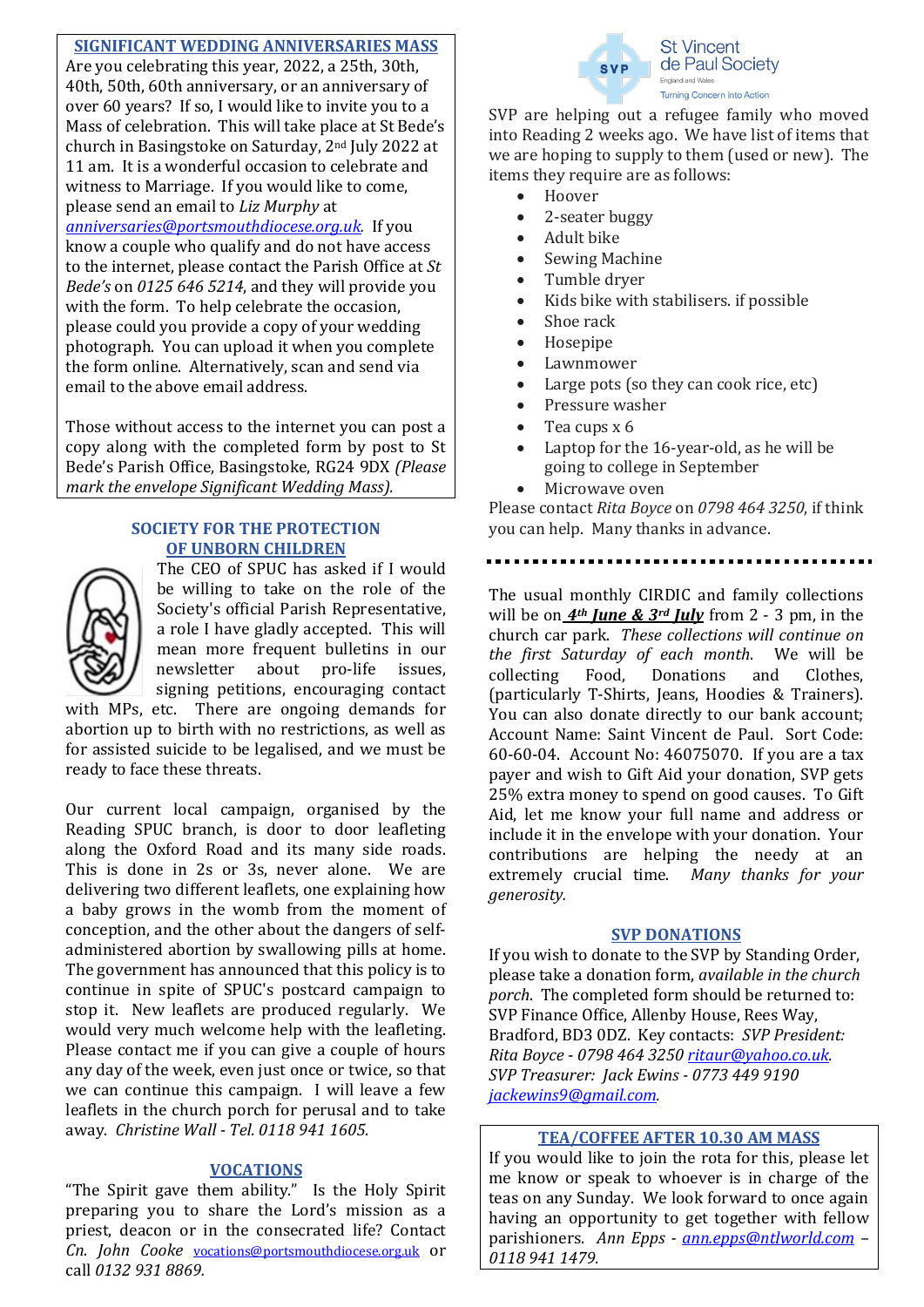# **MARRIAGE CARE**

Marriage Care is a Catholic charity which supports marriage through relationship counselling and marriage preparation. We are currently looking to recruit volunteers, couples or individuals, to facilitate our marriage preparation courses for couples getting married in the Catholic church. Full training and continuing support are provided. Our presenters usually present courses on a Saturday two or three times in a year. If you think you could help to support marriage in this way, please contact *Sue Cooper* at *sue.cooper@marriagecare.org* or *0793 949 5774.* For further information about Marriage Care visit *[www.marriagecare.org.uk](http://www.marriagecare.org.uk/)*

#### **GRANTS AND TRUSTS OFFICER**

Permanent, Full time: 35 hours per week (or parttime hours considered). Based at St Edmund's House, Bishop Crispian Way, Portsmouth PO1 3QA (hybrid-working considered). Salary: up to £30,000 per annum, depending on skills and experience. Are you interested in using your writing skills to help the Diocese of Portsmouth to source as many grants and funding opportunities as possible, to help us better resource our mission and ministry, grow our outreach, and so bring people closer to Jesus Christ through His Church? Would you like at the same time to develop your own aptitude for communications and fundraising, as part of a skilled and supportive team?

We have a fantastic opportunity for someone who writes well to work with us in the Diocese to put together applications for parishes to secure funding that they may not know is available. You do not need to be an expert in fundraising but do need to be able to express yourself well in writing, and we can help you with the rest. If this sounds like a calling you could answer, then please contact [recruitment@portsmouthdiocese.org.uk](mailto:recruitment@portsmouthdiocese.org.uk) for Job Description and details of how to apply. Closing date for applications: 12 noon on Monday, 13th June 2022. Interviews (in Portsmouth): Monday, 20th June 2022. If you would like a confidential discussion about the role please contact: *Richard Norman – Fundraising Manager [rnorman@portsmouthdiocese.org.uk](mailto:rnorman@portsmouthdiocese.org.uk) 0239 421 6503.*

# **BY AND TODDLER GROUP**



There has been a group for pre-school children in the parish for about 40 years. The Toddler Group has an

excellent stock of toys and equipment. Children can play outdoors in a secure garden area. Each week, activities are arranged and healthy snacks are provided. So, if you are a Mum, Dad, grandparent, child-minder, etc., and are looking for a friendly toddler group, give us a go: Thursdays from 8.45 am – 11.30 am in the large hall, term-time only. *All welcome.*



# **CLASSROOM TEACHER**

We are looking for an inspirational classroom teacher to join our dedicated and enthusiastic staff from September 2022. We welcome applications from people of any faith and ECT's. Part time/Job share may be considered for the right candidate.

The successful candidate will:

- Be fully supportive of our Catholic ethos
- Love working with young children
- Be enthusiastic, imaginative, open and reflective
- Have high expectations
- Enjoy working in partnership with parents.

We can offer you:

- An Outstanding Catholic School in "Overall Effectiveness and all aspects of learning" as judged in our recent Diocesan Section 48 Validation
- "St Paul's has a strong community spirit, pupils enjoy coming to school…providing a calm, friendly and well -ordered environment where pupils make good progress in their learning." according to the last OFSTED report
- Delightful and happy children
- A caring and supportive ethos
- A vibrant, stimulating, well-resourced environment.
- Excellent ongoing support and opportunities for CPD

Please come and visit us to see our lovely school and children. Closing Date: Friday, 10th June 2022 Midday. Interviews: Thursday, 16th June 2022. For an application pack, please contact the school. Application packs are also available on line at [http://www.stpauls.w-berks.sch.uk](http://www.stpauls.w-berks.sch.uk/) St Paul's whole school community (all staff, governors, parents and volunteers working in the school) is committed to safeguarding and promoting the welfare of children. An Enhanced Criminal Records Disclosure will be sought from the successful candidate.

# **ST JOSEPH'S NURSERY**

St Joseph's Nursery has a few spaces available. Children are funded by the Local Authority from the term following their third birthday. There are no "top up" fees payable. Children under three years old can be funded under certain circumstances. For more information, please contact: *Mrs Petersen - 0118 941 3602*.